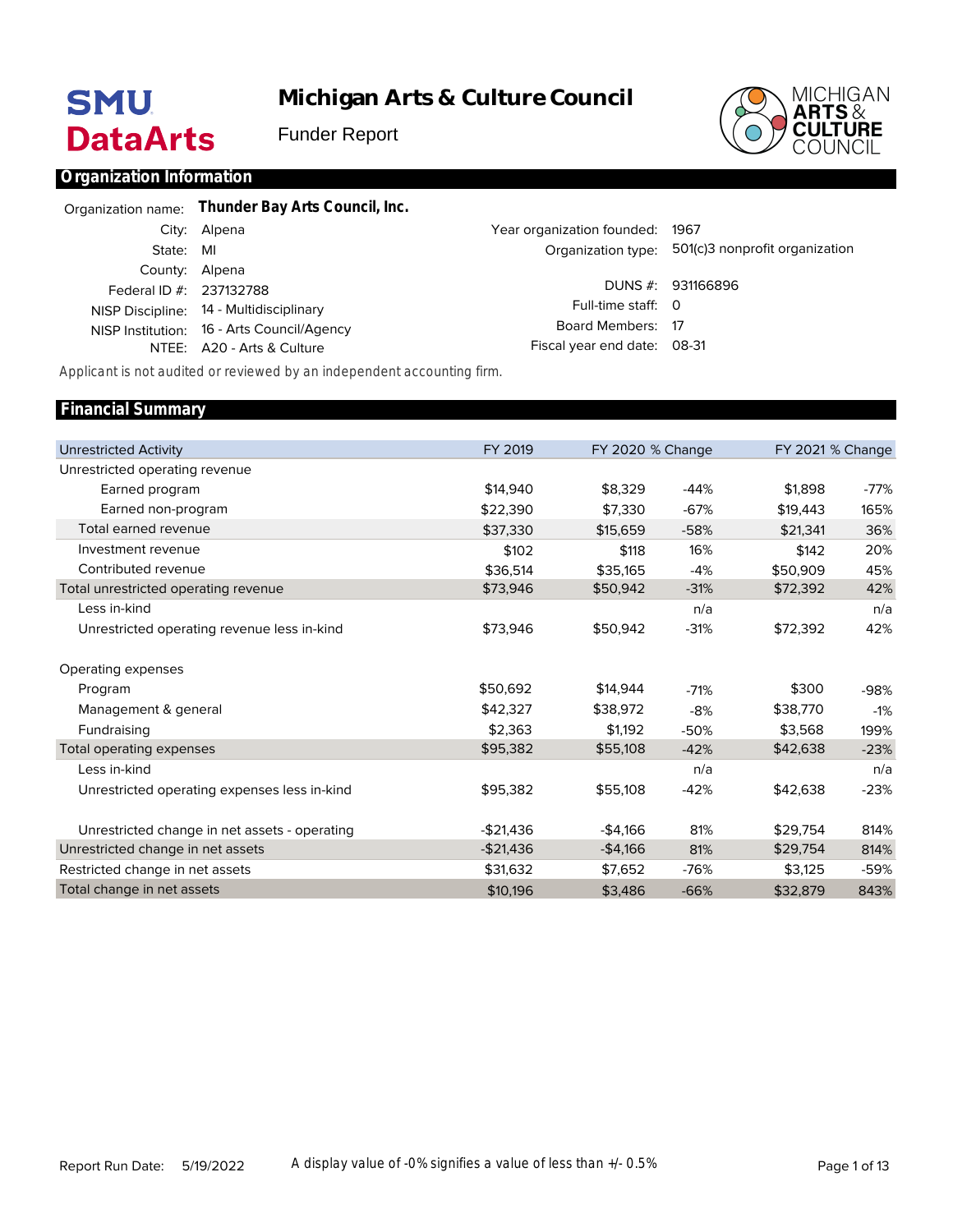# **Unrestricted Operating Revenue by Source**







# **Operating Expenses by Functional Grouping**





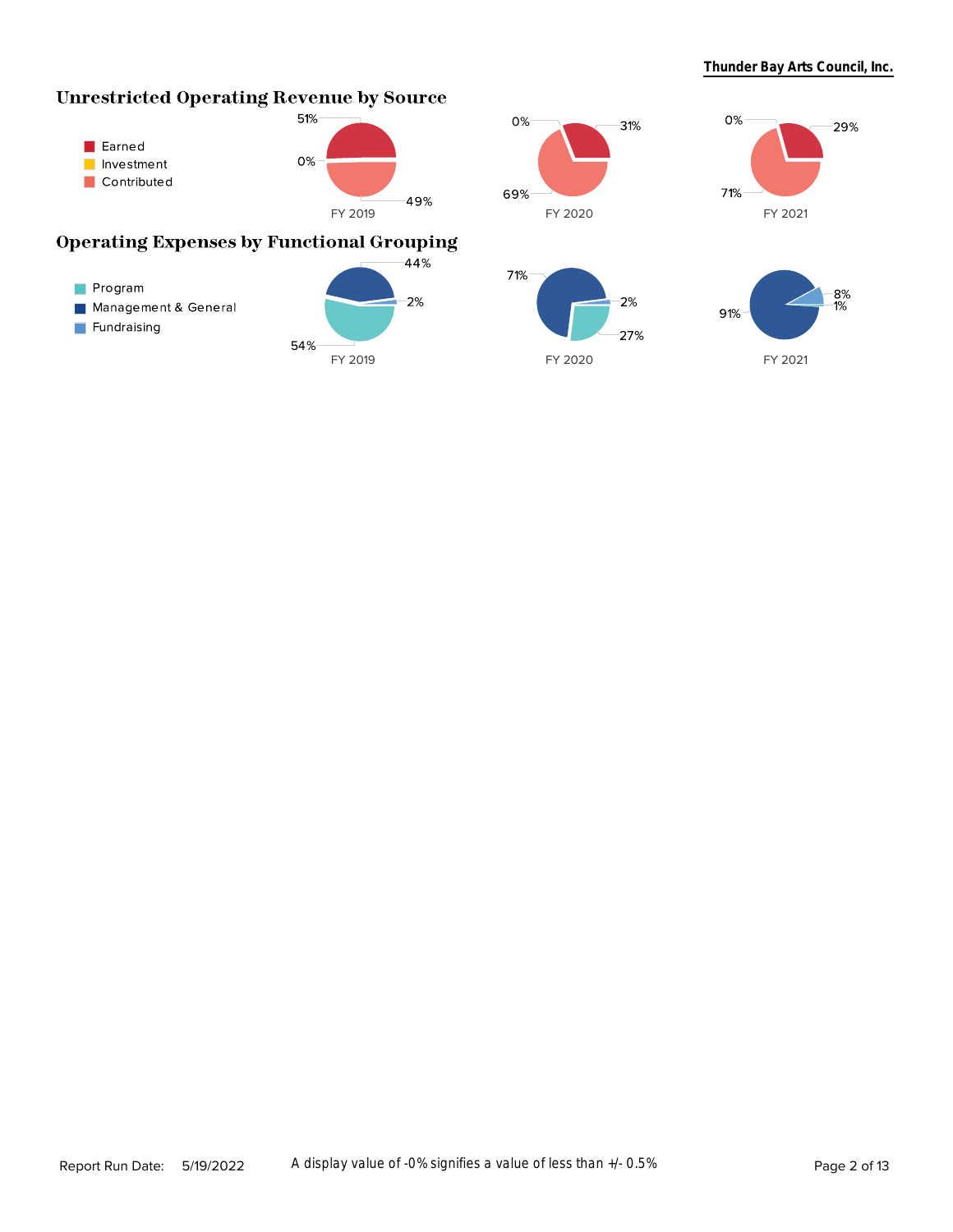| Revenue Details                                |          |          |          |              |            |
|------------------------------------------------|----------|----------|----------|--------------|------------|
|                                                |          |          |          |              |            |
| <b>Operating Revenue</b>                       | FY 2019  | FY 2020  | FY 2021  | FY 2021      | FY 2021    |
| Earned - Program                               | Total    | Total    | Total    | Unrestricted | Restricted |
| Subscriptions                                  |          |          |          |              |            |
| Membership fees - individuals                  | \$3,811  |          |          | \$0          | \$0        |
| Membership fees - organizations                |          |          |          |              |            |
| Ticket sales & admissions                      | \$8,874  | \$8,274  | \$0      | \$0          |            |
| <b>Education revenue</b>                       |          |          |          |              |            |
| <b>Publication sales</b>                       |          |          |          |              |            |
| Gallery sales                                  |          |          |          |              |            |
| Contracted services & touring fees             |          |          |          |              |            |
| Royalty & reproduction revenue                 |          |          |          |              |            |
| Earned - program not listed above              | \$2,255  | \$55     | \$1,898  | \$1,898      |            |
| Total earned - program                         | \$14,940 | \$8,329  | \$1,898  | \$1,898      |            |
|                                                |          |          |          |              |            |
| Earned - Non-program                           |          |          |          |              |            |
| Rental revenue                                 | \$22,390 | \$7,330  | \$19,443 | \$19,443     |            |
| Sponsorship revenue                            |          |          |          |              |            |
| Attendee-generated revenue not<br>listed above |          |          |          |              |            |
| Earned non-program not listed above            |          | \$0      |          |              |            |
| Total earned - non-program                     | \$22,390 | \$7,330  | \$19,443 | \$19,443     |            |
| Total earned revenue                           | \$37,330 | \$15,659 | \$21,341 | \$21,341     |            |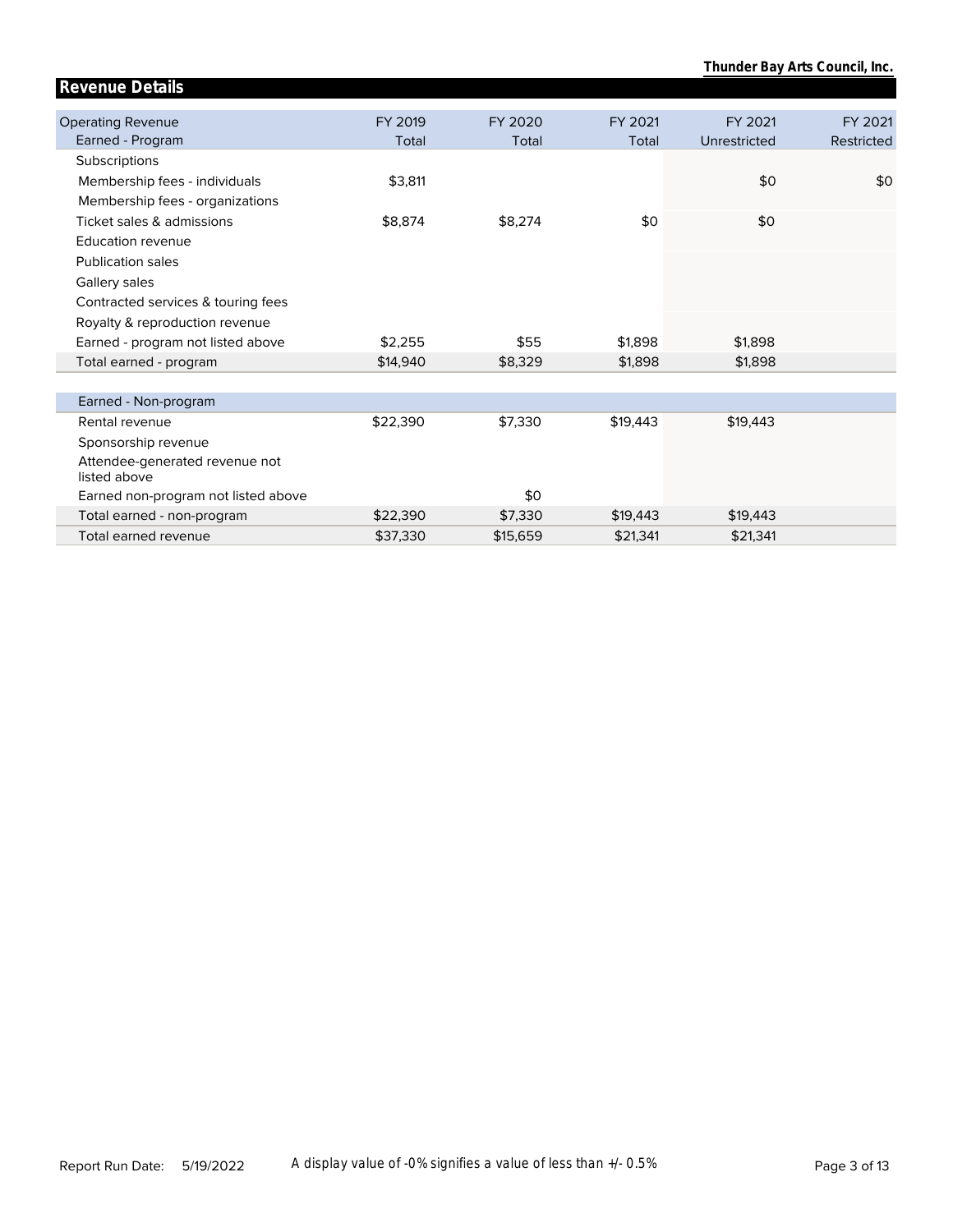|                                                   |           |          |          | Thunder Bay Arts Council, Inc. |            |
|---------------------------------------------------|-----------|----------|----------|--------------------------------|------------|
|                                                   | FY 2019   | FY 2020  | FY 2021  | FY 2021                        | FY 2021    |
| Contributed                                       | Total     | Total    | Total    | Unrestricted                   | Restricted |
| Individual                                        | \$18,021  | \$15,640 | \$13,728 | \$13,728                       |            |
| Corporate                                         | \$2,020   | \$0      | \$181    | \$181                          |            |
| Foundation                                        | \$14,500  | \$10,800 | \$12,000 | \$12,000                       |            |
| City government                                   | \$10,000  | \$0      | \$0      |                                |            |
| County government                                 | \$5,000   | \$0      | \$0      |                                |            |
| State government                                  | \$13,200  | \$16,377 | \$25,000 | \$25,000                       |            |
| Federal government                                | \$0       | \$0      | \$3,125  |                                | \$3,125    |
| In-kind operating contributions                   | \$0       | \$0      | \$0      |                                |            |
| Special fundraising events                        |           |          |          |                                |            |
| Contributions not listed above                    | \$5,405   | \$0      | \$0      |                                |            |
| Net assets released from restriction              | \$0       | \$0      | \$0      |                                |            |
| Total contributed revenue                         | \$68,146  | \$42,817 | \$54,034 | \$50,909                       | \$3,125    |
| Operating investment revenue                      | \$102     | \$118    | \$142    | \$142                          |            |
| Total operating revenue                           | \$105,578 | \$58,594 | \$75,517 | \$72,392                       | \$3,125    |
| Total operating revenue less operating<br>in-kind | \$105,578 | \$58,594 | \$75,517 | \$72,392                       | \$3,125    |
|                                                   |           |          |          |                                |            |
| <b>Total revenue</b>                              | \$105,578 | \$58,594 | \$75,517 | \$72,392                       | \$3,125    |
| Total revenue less in-kind                        | \$105,578 | \$58,594 | \$75,517 | \$72,392                       | \$3,125    |
|                                                   |           |          |          |                                |            |

# **Revenue Narrative**

| FY 2019 | n/a                                                                                                                                                                                                                                                                                                                                                                                                                                                                                                                     |
|---------|-------------------------------------------------------------------------------------------------------------------------------------------------------------------------------------------------------------------------------------------------------------------------------------------------------------------------------------------------------------------------------------------------------------------------------------------------------------------------------------------------------------------------|
| FY 2020 | Our contributed revenue was substantially less this season due to the pandemic. We did qualify for Matching funds<br>through the MEDC Patronicity Program. We were also unable to host our annual Art on the Bay festival, which is<br>reflected by a 68% loss in rental income for booths at the festival. Additionally, our sculpture project income was<br>formerly added in to our revenue. The sculpture project has been absorbed by Art Vision, who uses the TBA<br>umbrella but now maintains their own income. |
| FY 2021 | Our State Government revenue was increased due to COVID-19 relief. There were no membership dues paid or<br>ticket sales due to COVID.                                                                                                                                                                                                                                                                                                                                                                                  |
|         |                                                                                                                                                                                                                                                                                                                                                                                                                                                                                                                         |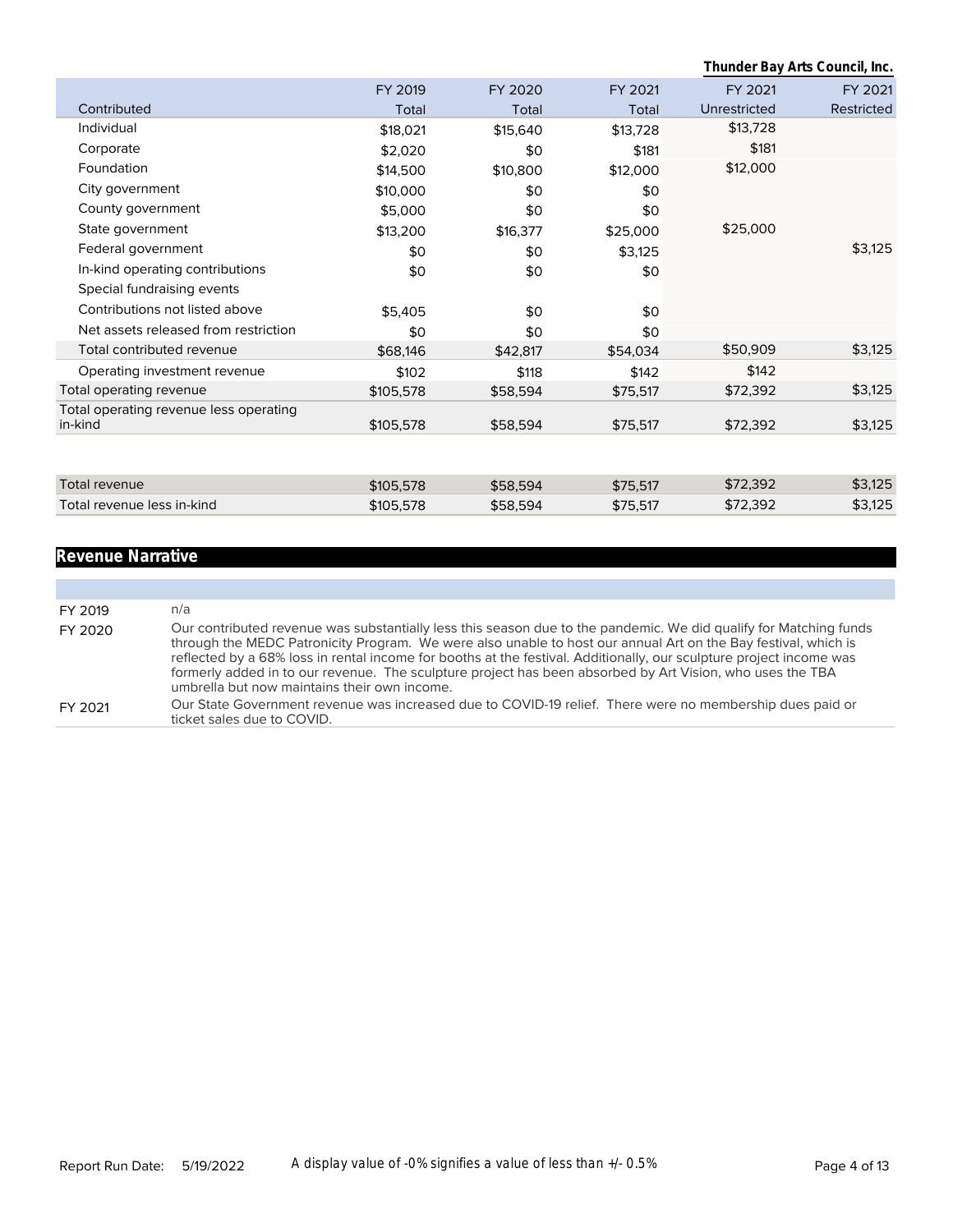|                                                                          | FY 2019<br>Total | FY 2020<br>Total | %<br>Change | FY 2021  | %<br><b>Total Change</b> | FY 2021 | FY 2021<br>General &<br>Program Administrative | FY 2021<br>Fundraising |
|--------------------------------------------------------------------------|------------------|------------------|-------------|----------|--------------------------|---------|------------------------------------------------|------------------------|
| Personnel expenses -<br>Operating<br>W <sub>2</sub> employees (salaries, |                  |                  |             |          |                          |         |                                                |                        |
| payroll taxes and fringe<br>benefits)                                    | \$18,129         | \$13,728         | $-24%$      | \$11,565 | $-16%$                   |         | \$11,565                                       |                        |
| Independent contractors                                                  | \$21,275         | \$6,035          | $-72%$      | \$300    | $-95%$                   | \$300   |                                                |                        |
| Professional fees                                                        | \$1,650          | \$1,800          | 9%          | \$1,800  | 0%                       |         | \$1,800                                        |                        |
| Total personnel expenses -<br>Operating                                  | \$41,054         | \$21,563         | $-47%$      | \$13,665 | $-37%$                   | \$300   | \$13,365                                       |                        |
| Non-personnel expenses -<br>Operating                                    |                  |                  |             |          |                          |         |                                                |                        |
| Occupancy costs                                                          | \$13,122         | \$12,588         | $-4%$       | \$11,513 | $-9%$                    |         | \$11,513                                       |                        |
| Non-personnel expenses not<br>listed above                               | \$41,206         | \$20,957         | $-49%$      | \$17,460 | $-17%$                   |         | \$13,892                                       | \$3,568                |
| Total non-personnel<br>expenses - Operating                              | \$54,328         | \$33,545         | $-38%$      | \$28,973 | $-14%$                   |         | \$25,405                                       | \$3,568                |
| Total operating expenses                                                 | \$95,382         | \$55,108         | $-42%$      | \$42,638 | $-23%$                   | \$300   | \$38,770                                       | \$3,568                |
|                                                                          |                  |                  |             |          |                          |         |                                                |                        |
| Total expenses                                                           | \$95,382         | \$55,108         | $-42%$      | \$42,638 | $-23%$                   |         |                                                |                        |
| Total expenses less in-kind                                              | \$95,382         | \$55,108         | $-42%$      | \$42,638 | $-23%$                   |         |                                                |                        |
| Total expenses<br>less depreciation                                      | \$95,382         | \$55,108         | $-42%$      | \$42,638 | $-23%$                   |         |                                                |                        |
| Total expenses less<br>in-kind and depreciation                          | \$95,382         | \$55,108         | $-42%$      | \$42,638 | $-23%$                   |         |                                                |                        |

# **Expense Narrative**

**Expense Details**

| FY 2019 | n/a                                                                                                                                                                                                                                                                                                                                                                                                                                                                                      |
|---------|------------------------------------------------------------------------------------------------------------------------------------------------------------------------------------------------------------------------------------------------------------------------------------------------------------------------------------------------------------------------------------------------------------------------------------------------------------------------------------------|
| FY 2020 | There was a 72% decrease in independent contractors' expenses due to our pandemic programming cancellations.<br>There has been a reduction of number of staffing hours worked, to help compensate for a loss in revenue, but many<br>of our fixed costs remain the same. Additionally, our sculpture project expenses were formerly added in to our totals.<br>The sculpture project has been absorbed by Art Vision, who uses the TBA umbrella but now maintains their own<br>expenses. |
| FY 2021 | Our expenses are less this year due to COVID-19, as our programs were cancelled, Art on the Bay was at a reduced<br>capacity and our Gallery was closed during the mandated business closures.                                                                                                                                                                                                                                                                                           |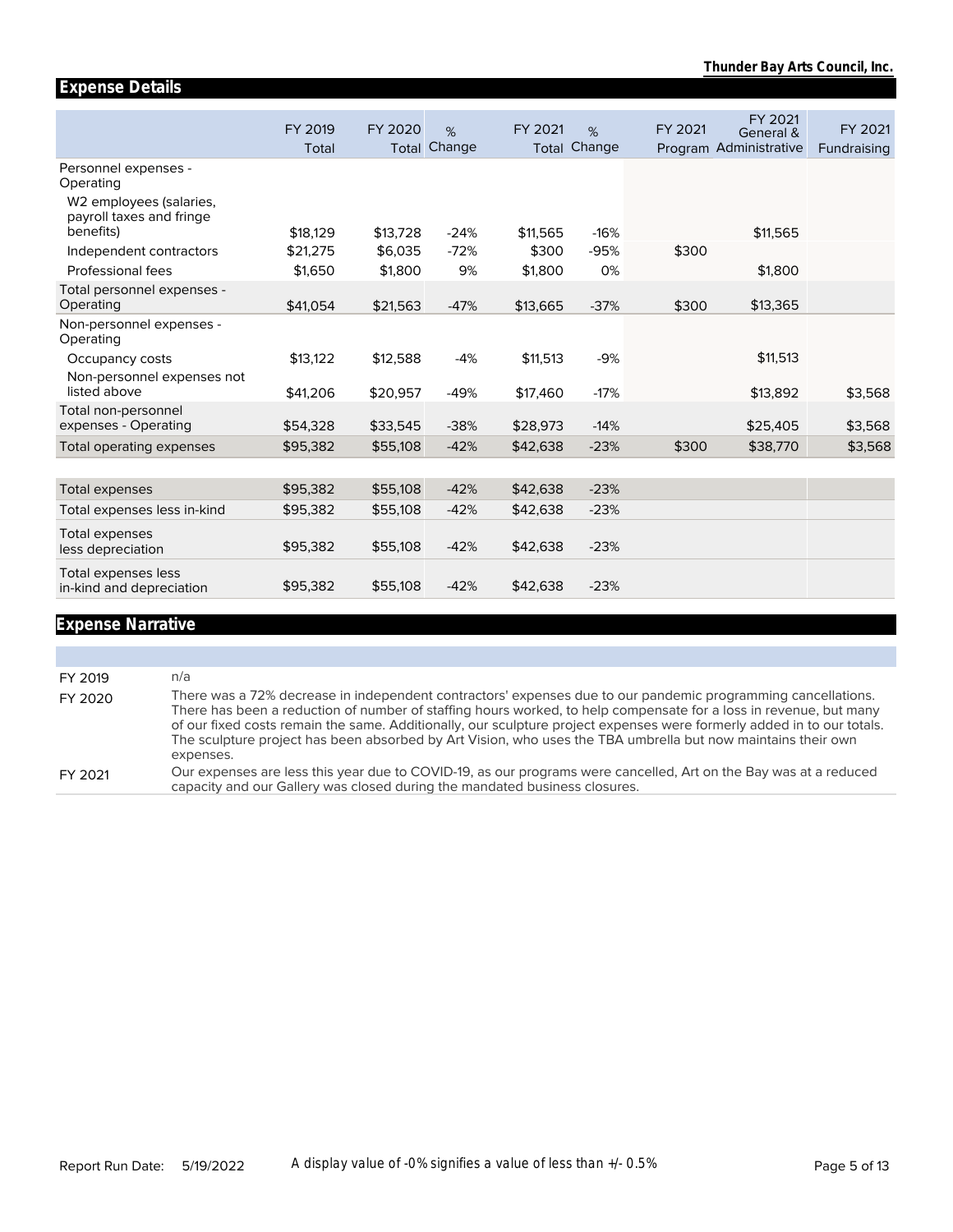| <b>Balance Sheet</b>                                             |           |           |          |           |          |
|------------------------------------------------------------------|-----------|-----------|----------|-----------|----------|
| <b>Assets</b>                                                    | FY 2019   | FY 2020   | % Change | FY 2021   | % Change |
| <b>Current assets</b>                                            |           |           |          |           |          |
| Cash and cash equivalents                                        | \$49,986  | \$35,796  | $-28%$   | \$63,940  | 79%      |
| Receivables                                                      |           |           | n/a      |           | n/a      |
| Investments - current                                            |           |           | n/a      |           | n/a      |
| Prepaid expenses & other                                         |           |           | n/a      |           | n/a      |
| Total current assets                                             | \$49,986  | \$35,796  | $-28%$   | \$63,940  | 79%      |
| Long-term/non-current assets                                     |           |           |          |           |          |
| Investments - non current                                        |           |           | n/a      |           | n/a      |
| Fixed assets (net of accumulated depreciation)                   | \$100,000 | \$90,000  | $-10%$   | \$90,000  | 0%       |
| Non-current assets not listed above                              |           |           | n/a      |           | n/a      |
| Total long-term/non-current assets                               | \$100,000 | \$90,000  | $-10%$   | \$90,000  | 0%       |
| <b>Total assets</b>                                              | \$149,986 | \$125,796 | $-16%$   | \$153,940 | 22%      |
| Liabilities & Net Assets                                         | FY 2019   | FY 2020   | % Change | FY 2021   | % Change |
| <b>Current liabilities</b>                                       |           |           |          |           |          |
| Accounts payable and accrued expenses                            |           |           | n/a      |           | n/a      |
| Deferred revenue                                                 |           |           | n/a      |           | n/a      |
| Loans - current                                                  |           |           | n/a      |           | n/a      |
| Additional current liabilities not listed above                  |           |           | n/a      |           | n/a      |
| <b>Total current liabilities</b>                                 |           |           |          |           |          |
|                                                                  |           |           | n/a      |           | n/a      |
| Long-term/non-current liabilities                                |           |           |          |           |          |
| Long-term/non-current loans                                      |           |           | n/a      |           | n/a      |
| Additional long-term/non-current liabilities not<br>listed above |           |           | n/a      |           | n/a      |
| Total long-term/non-current liabilities                          |           |           | n/a      |           | n/a      |
| <b>Total liabilites</b>                                          |           |           | n/a      |           | n/a      |
| Total net assets                                                 | \$149,986 | \$125,796 | $-16%$   | \$153,940 | 22%      |

# **Balance Sheet Narrative**

| FY 2019 | n/a                                                                                                                                                                                                                                                                                                                                                     |
|---------|---------------------------------------------------------------------------------------------------------------------------------------------------------------------------------------------------------------------------------------------------------------------------------------------------------------------------------------------------------|
| FY 2020 | Our end of the year cash shows a 29% reduction from last year due to decreased donations, cancellation of<br>programming and a decrease in fundraising due to the Covid-19 pandemic, in addition to the cancellation of our<br>Annual Art on the Bay Festival. Our total assets were also reduced due to the annual depreciation of our grand<br>piano. |
| FY 2021 | Our fixed asset represents our grand piano located at the Alpena Senior High School which was transferred to us by<br>the now defunct Alpena Concert Association.                                                                                                                                                                                       |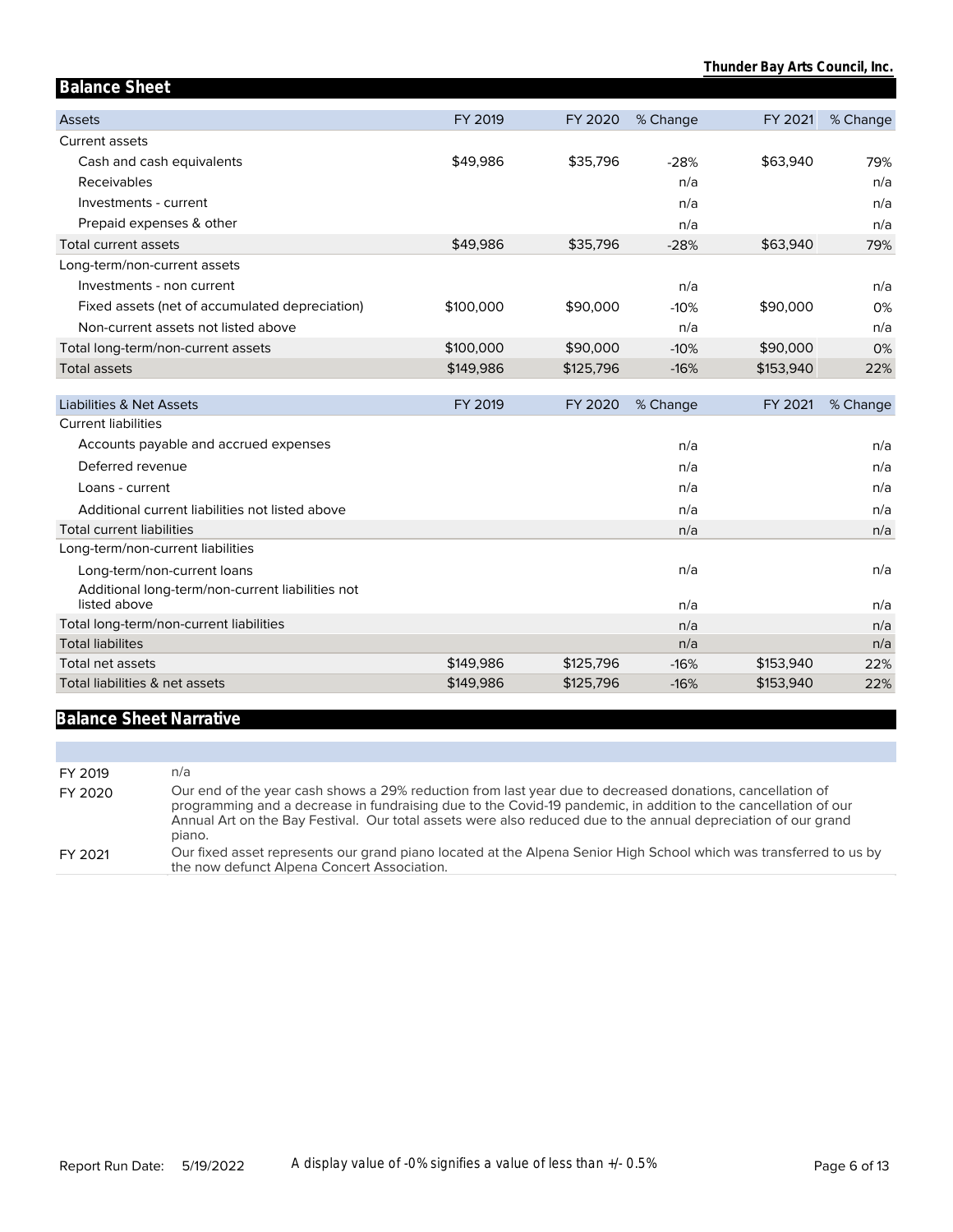#### Months of operating cash -- Total Working capital -- Total Current ratio -- Total Net assets as a % of total expenses Fixed assets (net) Condition of fixed assets Leverage -- Total **Leverage\_ratio** Total debt Debt service impact FY 2019 6.29 \$49,986 157% \$100,000 0% FY 2020 7.79 \$35,796 228% \$90,000 11% 0% % Change 24% -28% n/a 45% -10% n/a n/a n/a FY 2021 18 \$63,940 361% \$90,000 11% 0% % Change 131% 79% n/a 58% 0% n/a n/a n/a

**Balance Sheet Metrics**

monthly expense levels with existing unrestricted cash and cash equivalents. **Months of operating cash** (Cash & Cash Equivalents/(Total Expense/12)) indicates the number of months an organization can operate at current average

they come due, and the ability to take more risks, knowing there is a cushion to fall back on. from your internal calculations. Adequate working capital provides financial strength and flexibility to your organization, the ability to meet obligations as W**orking capital** (Current Assets minus Current Liabilities) consists of the resources available for operations. This calculation of working capital may differ

ample short-term liquidity to obviate the need to borrow or sell assets. uncollected receivables or timing discrepancies between expected receipts and disbursements. Ideally this number should approach 2 which indicates indicates that current assets are equal to current liabilities. A ratio of around 1.5 is a more comfortable position, allowing for more cushion against **Current ratio** (Current Assets divided by Current Liabilities) determines the organization's ability to pay current debt using current assets. A ratio of 1.0

by total expenses. If the trend is level or increasing, then total net assets are keeping pace with growth in operating expenses. **Net assets as % of total expenses** measures the net worth of an organization in relationship to its operating size. It is calculated as total net assets divided

infrastructure and need for funding the replacement or repair of fixed assets in the near future. total value of fixed assets indicates a stock of relatively new assets. A high percentage (>80%) of accumulated depreciation could indicate aging props). This is especially significant for organizations that own a building or carry a long-term lease. Accumulated depreciation of less than 50% of the **Condition of fixed assets** indicates the potential need for replacement or repair of fixed assets (such as buildings, furniture, office equipment, sets and

indicate liquidity problems, or reduced capacity for future borrowing. **Leverage ratio (**Total Debt divided by Total Assets) measures what proportion of your assets are supported by debt. A number in excess of 50% may

is calculated net of accumulated depreciation to reflect the reduction in the value of an asset as it ages and is used. **Fixed assets (net)** is the value of all land, buildings, equipment, leasehold improvements and other property and equipment owned by the organization. It

**Total debt** consists of all short and long-term contractual obligations of the organization, including lines of credit, loans, notes, bonds, and capital leases.

than programming and other operating expenses. applied to the total debt-service burden. The higher the percentage, the more the organization has to dedicate its resources to debt repayment rather **Debt service impact** (Total Debt Service, including principal and interest, divided by Total Expense) calculates the % of an organization's total expenses



### **Components of Net Assets**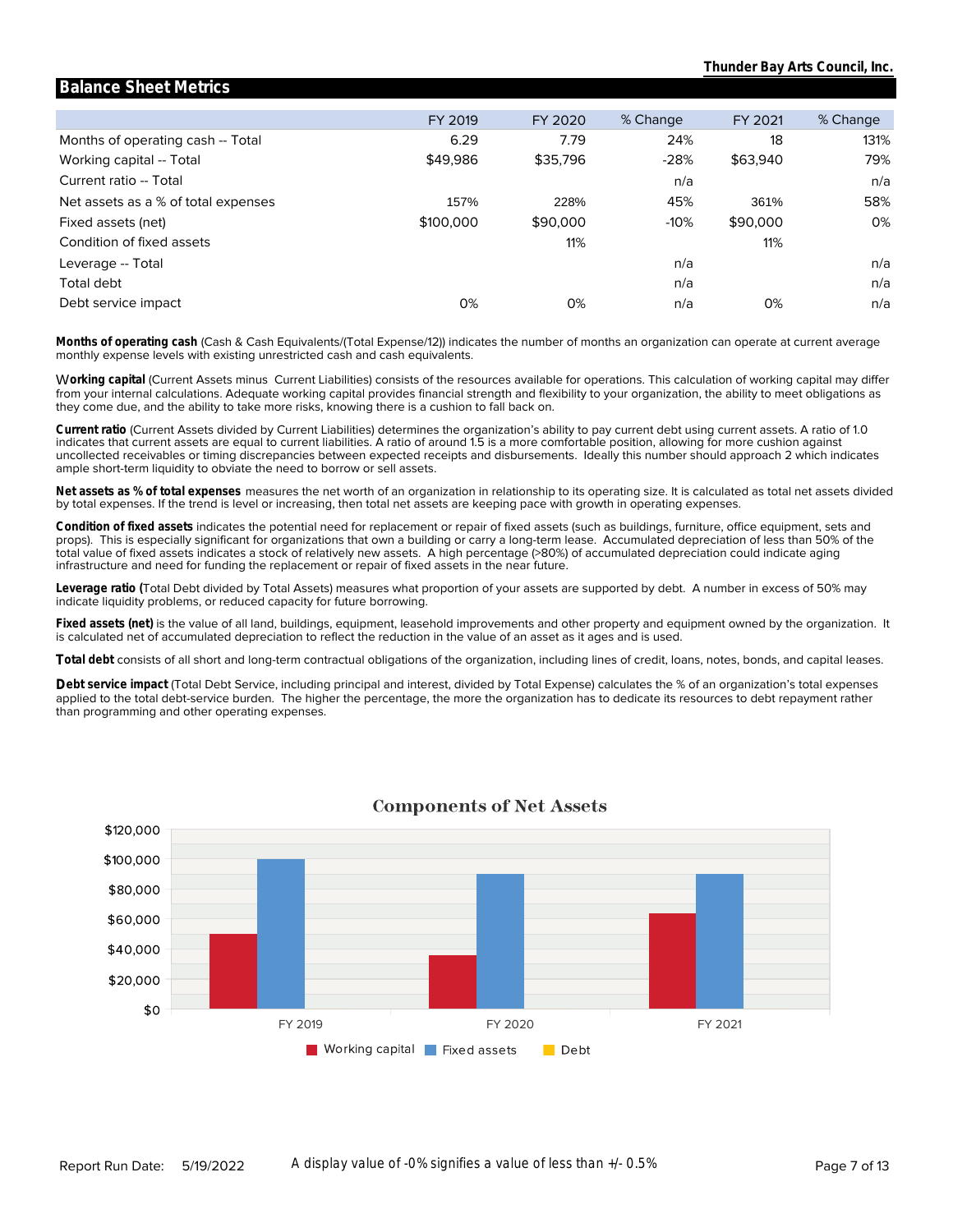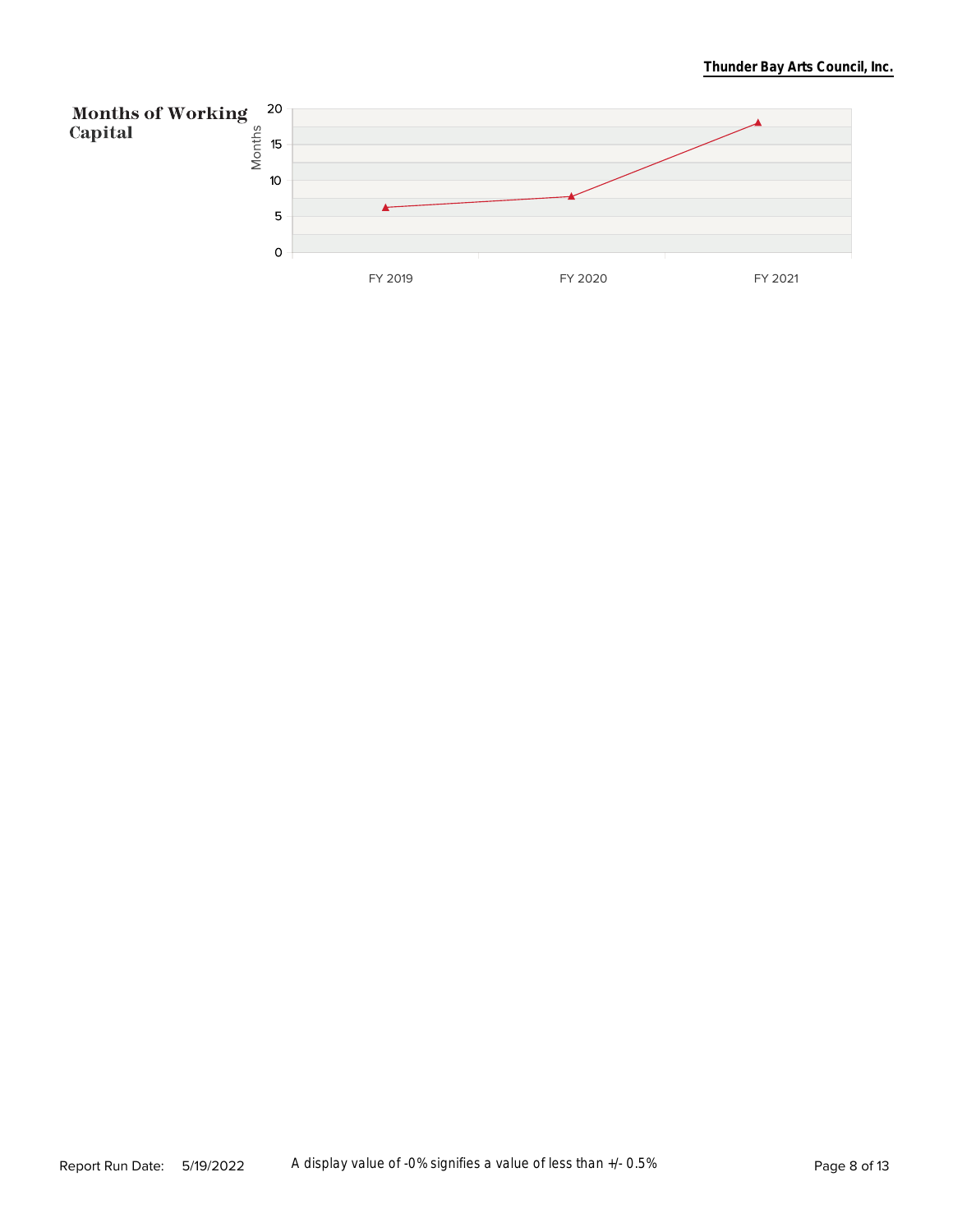| Attendance                                                                                                                                                                             |          |              |          |         |          |
|----------------------------------------------------------------------------------------------------------------------------------------------------------------------------------------|----------|--------------|----------|---------|----------|
|                                                                                                                                                                                        | FY 2019  | FY 2020      | % Change | FY 2021 | % Change |
| <b>Total attendance</b>                                                                                                                                                                |          |              |          |         |          |
| Paid                                                                                                                                                                                   | 1,090    | 705          | $-35%$   | 3,130   | 344%     |
| Free                                                                                                                                                                                   | 5,865    | 1,750        | $-70%$   |         | $-100%$  |
| Total                                                                                                                                                                                  | 6,955    | 2,455        | $-65%$   | 3,130   | 27%      |
|                                                                                                                                                                                        |          |              |          |         |          |
| In-person attendance                                                                                                                                                                   |          |              |          |         |          |
| Paid                                                                                                                                                                                   | 1,090    | 705          | $-35%$   | 3,130   | 344%     |
| Free                                                                                                                                                                                   | 5,865    | 1,750        | $-70%$   |         | $-100%$  |
| Total                                                                                                                                                                                  | 6,955    | 2,455        | $-65%$   | 3,130   | 27%      |
|                                                                                                                                                                                        |          |              |          |         |          |
| Digital attendance                                                                                                                                                                     |          |              |          |         |          |
| Paid                                                                                                                                                                                   |          | $\mathsf O$  | n/a      |         | n/a      |
| Free                                                                                                                                                                                   |          |              | n/a      |         | n/a      |
| Total                                                                                                                                                                                  |          | $\mathsf{O}$ | n/a      |         | n/a      |
| In-person attendees 18 and under                                                                                                                                                       | 1,947    | 1,750        | $-10%$   | 670     | $-62%$   |
|                                                                                                                                                                                        |          |              |          |         |          |
| Programs in schools                                                                                                                                                                    | FY 2019  | FY 2020      | % Change | FY 2021 | % Change |
| Children served in schools                                                                                                                                                             |          | 1,326        | n/a      |         | $-100%$  |
| Hours of instruction                                                                                                                                                                   |          | 5            | n/a      |         | $-100%$  |
|                                                                                                                                                                                        |          |              |          |         |          |
| Workforce                                                                                                                                                                              |          |              |          |         |          |
| Number of People                                                                                                                                                                       | FY 2019  | FY 2020      | % Change | FY 2021 | % Change |
| Employees: Part-time permanent                                                                                                                                                         | 2        | 2            | 0%       | 2       | 0%       |
| Independent contractors                                                                                                                                                                | 85       | 38           | $-55%$   | 3       | $-92%$   |
| Interns and apprentices                                                                                                                                                                |          |              | n/a      |         | n/a      |
| <b>Total positions</b>                                                                                                                                                                 | 87       | 40           | $-54%$   | 5       | $-88%$   |
|                                                                                                                                                                                        |          |              |          |         |          |
| Visual & Performing Artists                                                                                                                                                            |          |              |          |         |          |
|                                                                                                                                                                                        | FY 2019  | FY 2020      | % Change | FY 2021 | % Change |
| Number of visual & performing artists                                                                                                                                                  | 85       | 38           | $-55%$   | 3       | $-92%$   |
| Payments to artists & performers                                                                                                                                                       | \$21,275 | \$6,035      | $-72%$   | \$300   | $-95%$   |
|                                                                                                                                                                                        |          |              |          |         |          |
| Covid-19 Impact                                                                                                                                                                        |          |              |          |         |          |
|                                                                                                                                                                                        |          | FY 2019      |          | FY 2020 | FY 2021  |
| Due to COVID-19 crisis restrictions on in-person gatherings and/or<br>stay-at-home orders mandated by government health guidelines, how was<br>staffing affected at your organization: |          |              |          |         |          |
| Number of employees laid off                                                                                                                                                           |          |              |          | 0       | 0        |
| Number of employees furloughed                                                                                                                                                         |          |              |          | 0       | $\circ$  |
| Of those furloughed or laid off employees, how many (if any) have been                                                                                                                 |          |              |          |         |          |
| brought back?                                                                                                                                                                          |          |              |          | 0       |          |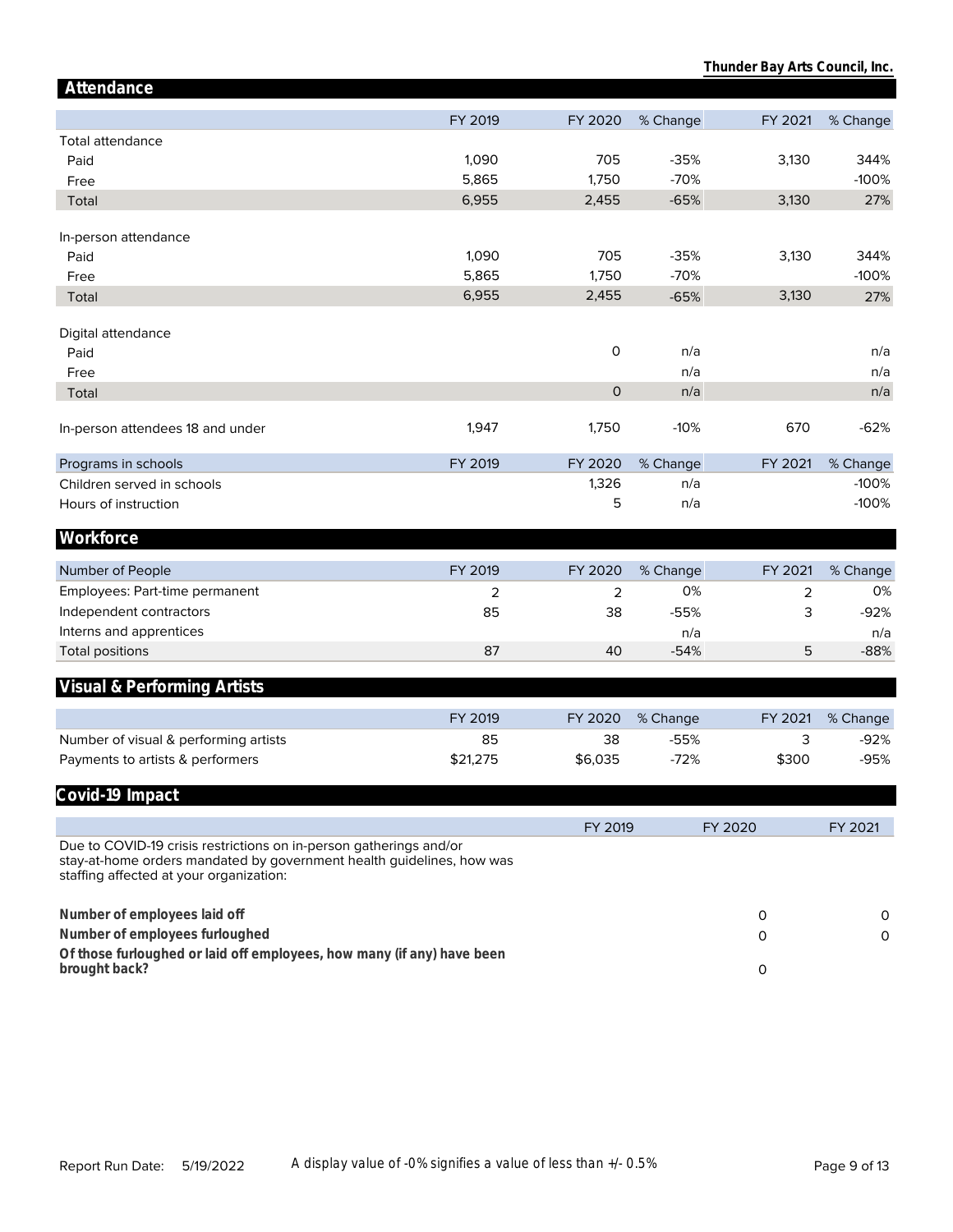### Mission and Constituency

#### Mission statement

Mission demographics The mission of Thunder Bay Arts Council is to promote, support, and preserve the arts through performance, education, and leadership.

This organization's mission is not rooted in an explicitly identified ethnic, cultural or other demographic voice.

| Racial/ethnic group                                                                            |
|------------------------------------------------------------------------------------------------|
| Additional group (please state)                                                                |
| Gender                                                                                         |
| Additional group (please state)                                                                |
| Sexual orientation                                                                             |
| Additional group (please state)                                                                |
| Age group                                                                                      |
| Additional group (please state)                                                                |
| Disability                                                                                     |
| Additional characteristics                                                                     |
| If the fields above are blank, this organization does not serve that demographic specifically. |
| Audience                                                                                       |
| The organization does not seek to primarily serve a specific audience.                         |

| Racial/ethnic group             |
|---------------------------------|
| Additional group (please state) |
| Gender                          |
| Additional group (please state) |
| Sexual orientation              |
| Additional group (please state) |
| Age group                       |
| Additional group (please state) |
| Disability                      |
| Additional characteristics      |
| Additional group (please state) |

*If the fields above are blank, this organization does not serve that demographic specifically.* **Community type served** Rural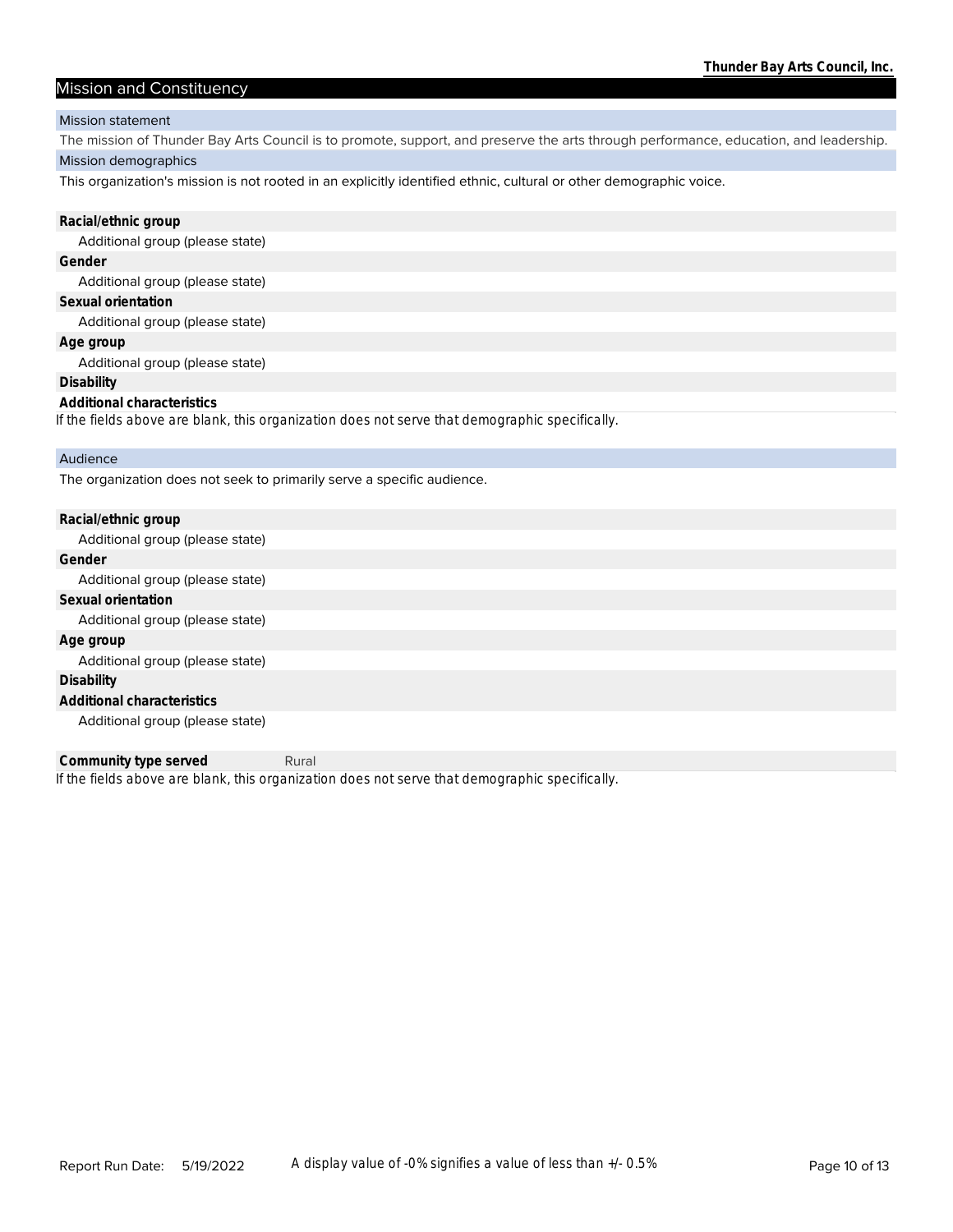# **Program Activity**

| In-person activity                              | FY 2019                      |                       |                              | FY 2020               | FY 2021                      |                         |  |
|-------------------------------------------------|------------------------------|-----------------------|------------------------------|-----------------------|------------------------------|-------------------------|--|
|                                                 | <b>Distinct</b><br>offerings | # of times<br>offered | <b>Distinct</b><br>offerings | # of times<br>offered | <b>Distinct</b><br>offerings | $#$ of times<br>offered |  |
| Productions (self-produced)                     |                              | 8                     |                              |                       |                              |                         |  |
| Productions (presented)                         |                              |                       |                              |                       |                              |                         |  |
| Classes/assemblies/other<br>programs in schools | 2                            |                       |                              |                       |                              |                         |  |
| Classes/workshops (outside of<br>schools)       |                              |                       | $\Omega$                     | $\Omega$              | $\Omega$                     | $\Omega$                |  |
| Field trips/school visits                       |                              |                       |                              |                       |                              |                         |  |
| Guided tours                                    |                              |                       |                              |                       |                              |                         |  |
| Lectures                                        |                              |                       |                              |                       |                              |                         |  |
| Permanent exhibitions                           | 500                          |                       | 600                          |                       | 500                          |                         |  |
| Temporary exhibitions                           |                              |                       |                              |                       |                              |                         |  |
| Traveling exhibitions (hosted)                  |                              |                       |                              |                       |                              |                         |  |
| Films screened                                  |                              |                       |                              |                       |                              |                         |  |
| Festivals/conferences                           |                              |                       | $\Omega$                     |                       |                              |                         |  |
| Readings/workshops (developing<br>works)        |                              |                       |                              |                       |                              |                         |  |
| Community programs (not<br>included above)      |                              |                       |                              |                       |                              |                         |  |
| Additional programs not listed<br>above         | $\Omega$                     | 0                     | 0                            | $\Omega$              | $\Omega$                     | $\circ$                 |  |

*program lines. NOTE: Data entered prior to 2021 combines information about physical and digital programs. It has been included in the physical*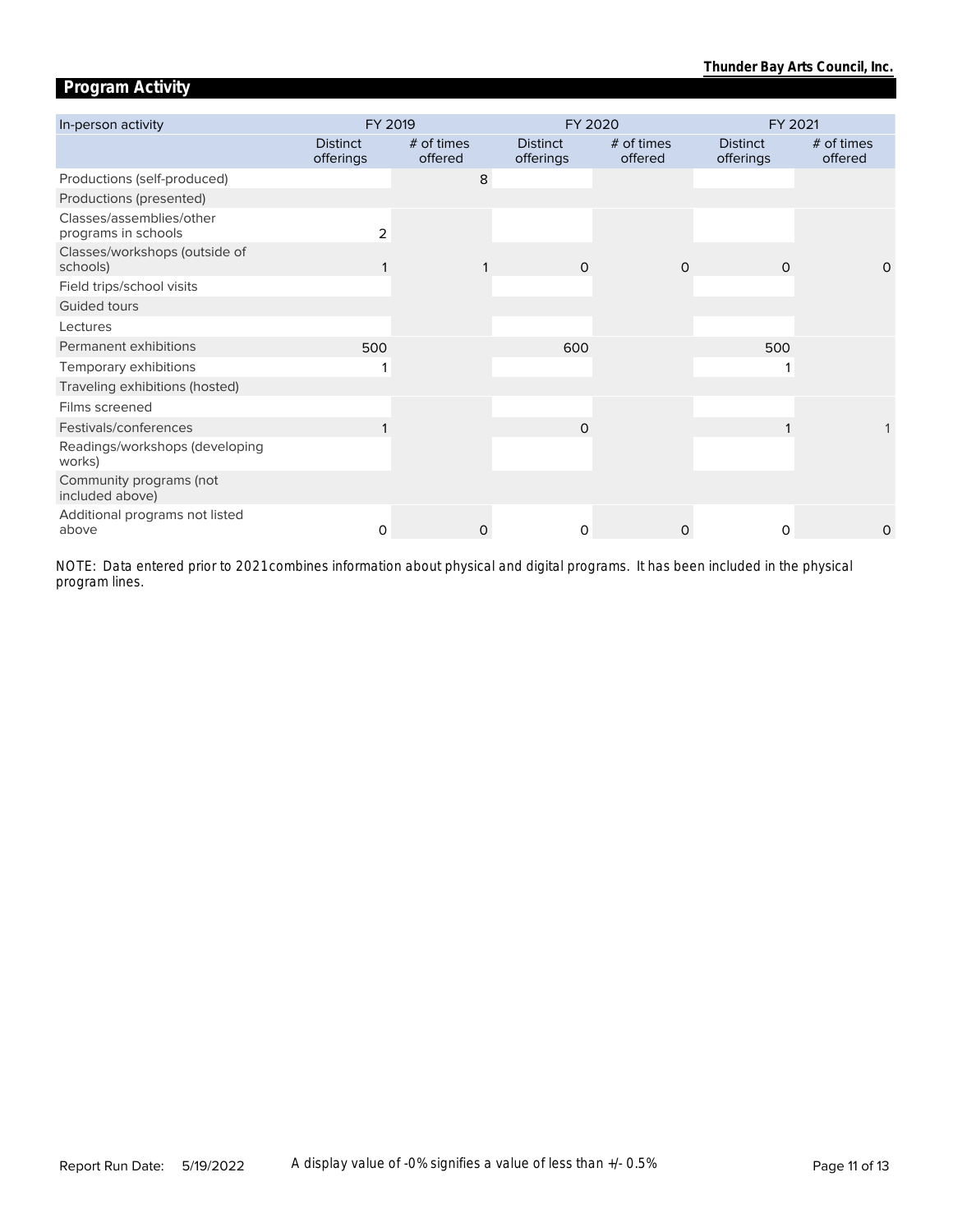# **Program Activity**

| Digital activity                                |                              | FY 2019                         |                 |                              | FY 2020                         |                 |                              | FY 2021                         |                 |
|-------------------------------------------------|------------------------------|---------------------------------|-----------------|------------------------------|---------------------------------|-----------------|------------------------------|---------------------------------|-----------------|
|                                                 | <b>Distinct</b><br>offerings | # times<br>digitally<br>offered | $On-$<br>demand | <b>Distinct</b><br>offerings | # times<br>digitally<br>offered | $On-$<br>demand | <b>Distinct</b><br>offerings | # times<br>digitally<br>offered | $On-$<br>demand |
| Productions (self-produced)                     |                              |                                 |                 |                              |                                 |                 |                              |                                 |                 |
| Productions (presented)                         |                              |                                 |                 |                              |                                 |                 |                              |                                 |                 |
| Classes/assemblies/other<br>programs in schools |                              |                                 |                 |                              |                                 |                 |                              |                                 |                 |
| Classes/workshops (outside of<br>schools)       |                              |                                 |                 |                              |                                 |                 |                              |                                 |                 |
| Field trips/school visits                       |                              |                                 |                 |                              |                                 |                 |                              |                                 |                 |
| Guided tours                                    |                              |                                 |                 |                              |                                 |                 |                              |                                 |                 |
| Lectures                                        |                              |                                 |                 |                              |                                 |                 |                              |                                 |                 |
| Permanent exhibitions                           |                              |                                 |                 |                              |                                 |                 |                              |                                 |                 |
| Temporary exhibitions                           |                              |                                 |                 |                              |                                 |                 |                              |                                 |                 |
| Traveling exhibitions (hosted)                  |                              |                                 |                 |                              |                                 |                 |                              |                                 |                 |
| Films screened                                  |                              |                                 |                 |                              |                                 |                 |                              |                                 |                 |
| <b>Broadcast productions</b>                    |                              |                                 |                 |                              |                                 |                 | $\Omega$                     | $\circ$                         |                 |
| Festivals/conferences                           |                              |                                 |                 |                              |                                 |                 |                              |                                 |                 |
| Readings/workshops (developing<br>works)        |                              |                                 |                 |                              |                                 |                 |                              |                                 |                 |
| Community programs (not<br>included above)      |                              |                                 |                 |                              |                                 |                 |                              |                                 |                 |
| Additional programs not listed<br>above         |                              |                                 |                 |                              |                                 |                 |                              |                                 |                 |

*program lines. NOTE: Data entered prior to 2021 combines information about physical and digital programs. It has been included in the physical* 

| Digital activity financials | FY 2019  |                                                |          | FY 2020                                        | FY 2021  |                                                |  |
|-----------------------------|----------|------------------------------------------------|----------|------------------------------------------------|----------|------------------------------------------------|--|
|                             | Total    | Associated with<br>digital program<br>delivery | Total    | Associated with<br>digital program<br>delivery | Total    | Associated with<br>digital program<br>delivery |  |
| Earned revenue              | \$37,330 |                                                | \$15,659 | \$0                                            | \$21.341 | \$0                                            |  |
| Contributed revenue         | \$68,146 |                                                | \$42,817 | \$0                                            | \$54,034 |                                                |  |
| Operating expense           | \$95,382 |                                                | \$55,108 | \$0                                            | \$42,638 |                                                |  |